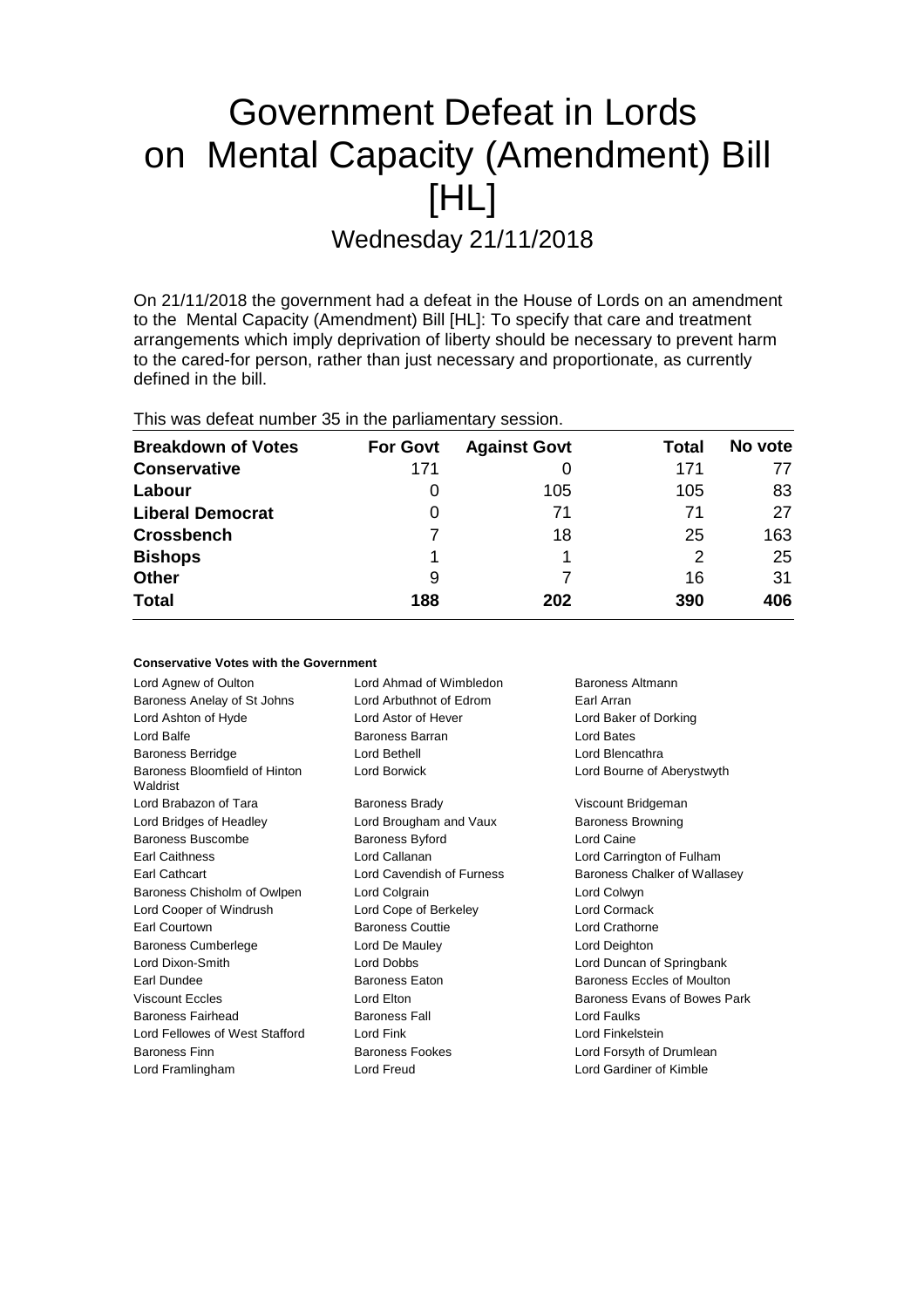Baroness Gardner of Parkes Lord Geddes Lord Glenarthur Baroness Goldie Lord Goodlad Viscount Goschen Lord Grade of Yarmouth Lord Griffiths of Fforestfach Viscount Hailsham Lord Hamilton of Epsom Baroness Harding of Winscombe Lord Harris of Peckham Lord Haselhurst **Lord Hayward** Baroness Helic Lord Henley **Lord Higgins** Lord Higgins **Lord Hill of Oareford** Baroness Hodgson of Abinger **Earl Home Communist Example 2** Baroness Hooper Lord Horam Lord Howard of Lympne Lord Hunt of Wirral Lord James of Blackheath Baroness Jenkin of Kennington Lord Jopling Lord Kirkham Lord Kirkhope of Harrogate Lord Lamont of Lerwick Lord Lang of Monkton **Lord Leigh of Hurley** Earl Lindsay Earl Liverpool **Earl Liverpool** Marquess of Lothian **Lord Lucas** Lord Lupton Lord MacGregor of Pulham Market Lord Magan of Castletown Lord Mancroft Baroness Manzoor Lord Marlesford Lord McColl of Dulwich Lord McInnes of Kilwinning Baroness Meyer Duke of Montrose Baroness Morris of Bolton Lord Moynihan Lord Naseby **Baroness Neville-Rolfe** Baroness Newlove Baroness Nicholson of Winterbourne Baroness Noakes Lord Norton of Louth Lord O'Shaughnessy Baroness O'Cathain Lord Pickles Baroness Pidding **Lord Polak** Lord Polak **Lord Popat** Lord Porter of Spalding **Lord Price** Lord Price **Lord Randall of Uxbridge** Baroness Rawlings **Baroness Redfern Baroness Redfern Lord Renfrew of Kaimsthorn** Lord Ribeiro Lord Risby Lord Robathan Baroness Rock **Baroness Sater** Baroness Sater **Baroness Scott of Bybrook** Baroness Seccombe Earl Selborne Lord Selkirk of Douglas Baroness Shackleton of Belgravia Lord Sheikh Lord Sherbourne of Didsbury Lord Shinkwin Lord Smith of Hindhead Baroness Stedman-Scott Lord Strathclyde **Baroness Stroud** Baroness Stroud Baroness Sugg Lord Suri Lord Taylor of Holbeach Lord Tebbit Lord Trefgarne **Lord Trimble** Lord Trimble **Lord True** Lord Tugendhat **Night Communist Communist Communist Communist Communist Communist Communist Communist Communist Communist Communist Communist Communist Communist Communist Communist Communist Communist Communist Communist** Baroness Verma Lord Wakeham Baroness Warsi Lord Wasserman **Lord Wei** Lord Wei **Baroness Wheatcroft** Lord Whitby Baroness Wilcox Lord Willetts

Baroness Williams of Trafford Lord Young of Cookham Viscount Younger of Leckie

**Conservative Votes against the Government**

#### **Labour Votes with the Government**

# **Labour Votes against the Government**

Lord Bassam of Brighton Lord Beecham Lord Berkeley Baroness Billingham Baroness Blackstone Lord Blunkett Lord Boateng Lord Bradley Lord Brooke of Alverthorpe Lord Brookman **Lord Browne of Ladyton** Baroness Bryan of Partick Lord Campbell-Savours Lord Cashman Baroness Chakrabarti Viscount Chandos Lord Clark of Windermere Lord Collins of Highbury Baroness Corston **Baroness Crawley Baroness Crawley Lord Davidson of Glen Clova** Lord Davies of Stamford **Lord Davies of Oldham** Baroness Drake Lord Elder Lord Faulkner of Worcester Lord Foulkes of Cumnock Baroness Gale **Baroness Golding Baroness Golding Lord Gordon of Strathblane** Baroness Goudie Lord Grantchester Lord Griffiths of Burry Port Lord Hain Viscount Hanworth Lord Harris of Haringey Lord Haskel Lord Haworth Baroness Hayter of Kentish Town Baroness Healy of Primrose Hill Baroness Henig Baroness Henig Baroness Hilton of Eggardon

Baroness Adams of Craigielea Lord Anderson of Swansea Baroness Bakewell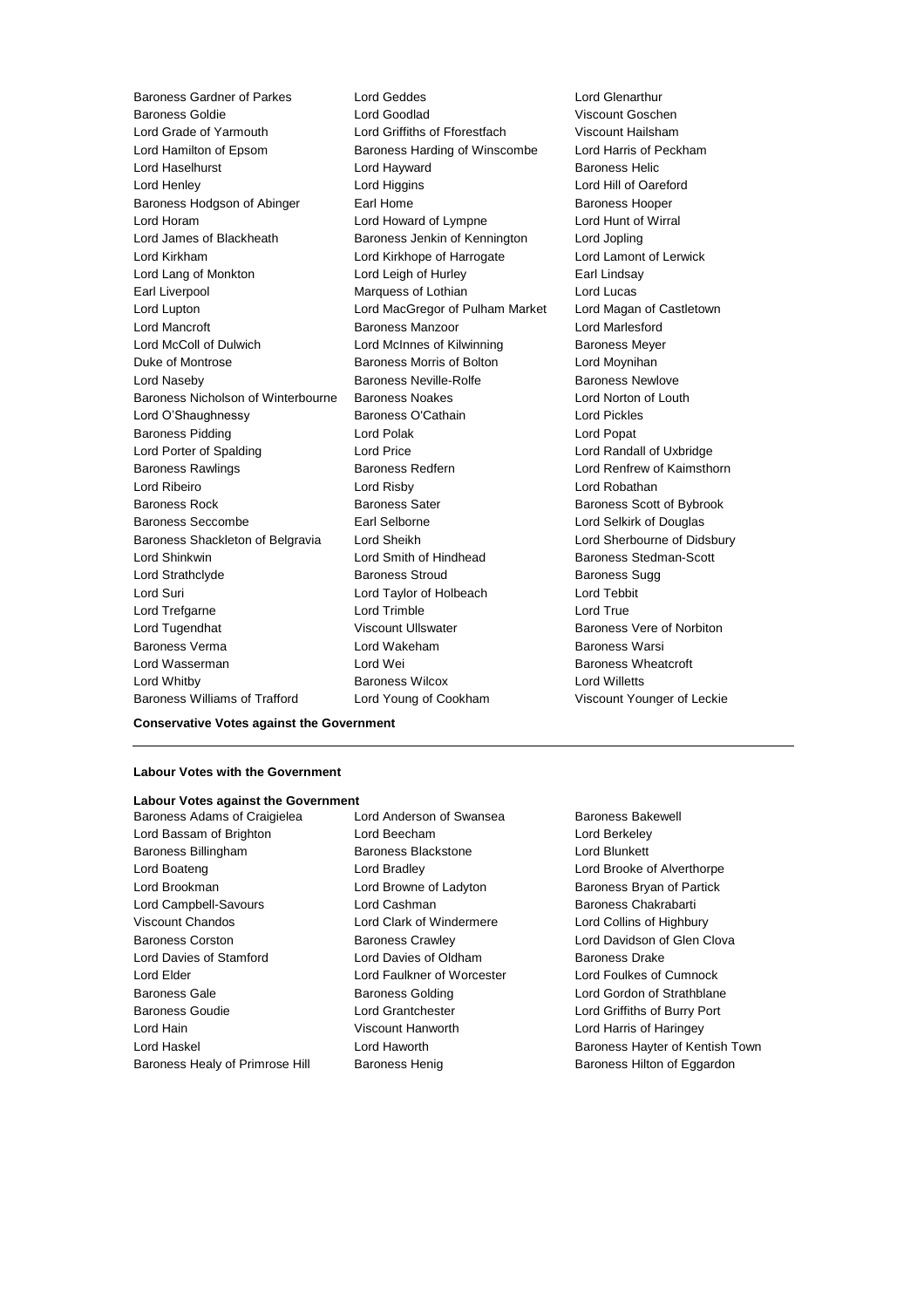| Lord Hollick                  | Lord Howarth of Newport              | <b>Baroness Ho</b>   |
|-------------------------------|--------------------------------------|----------------------|
| Lord Hoyle                    | Lord Hughes of Woodside              | Lord Hunt of         |
| Baroness Jones of Whitchurch  | Lord Judd                            | <b>Baroness Ke</b>   |
| Lord Kennedy of Southwark     | Baroness Kennedy of Cradley          | <b>Baroness Kir</b>  |
| Lord Kinnock                  | Baroness Kinnock of Holyhead         | Lord Knight o        |
| Lord Layard                   | Lord Lea of Crondall                 | Lord Lennie          |
| Lord Liddle                   | <b>Baroness Lister of Burtersett</b> | Lord Livermo         |
| Lord MacKenzie of Culkein     | <b>Baroness Mallalieu</b>            | Lord Maxton          |
| Lord McAvoy                   | Baroness McDonagh                    | <b>Baroness Mo</b>   |
| Lord McNicol of West Kilbride | Lord Morgan                          | <b>Baroness Mo</b>   |
| Lord Murphy of Torfaen        | <b>Baroness Nye</b>                  | Lord Pendry          |
| <b>Baroness Pitkeathley</b>   | Lord Prescott                        | Baroness Pro         |
| <b>Baroness Quin</b>          | Lord Radice                          | <b>Baroness Ra</b>   |
| <b>Baroness Rebuck</b>        | Lord Reid of Cardowan                | Lord Rosser          |
| Lord Rowlands                 | Lord Sawyer                          | <b>Baroness Sh</b>   |
| Viscount Simon                | Baroness Smith of Basildon           | Lord Snape           |
| Lord Soley                    | Lord Stevenson of Balmacara          | <b>Baroness Th</b>   |
| Lord Tomlinson                | Lord Touhig                          | <b>Lord Tunnicli</b> |
| <b>Baroness Wheeler</b>       | <b>Baroness Whitaker</b>             | Lord Whitty          |
| Lord Wills                    | Lord Young of Norwood Green          | <b>Baroness Yo</b>   |
|                               |                                      |                      |

roness Howells of St Davids rd Hunt of Kings Heath roness Kennedy of The Shaws roness Kingsmill rd Knight of Weymouth rd Livermore roness McIntosh of Hudnall roness Morris of Yardley rd Pendry roness Prosser roness Ramsay of Cartvale roness Sherlock roness Thornton rd Tunnicliffe rd Whitty roness Young of Old Scone

#### **Liberal Democrat Votes with the Government**

#### **Liberal Democrat Votes against the Government**

| Lord Addington                                | Lord Alderdice                     | Lord Allan of Hallam           |
|-----------------------------------------------|------------------------------------|--------------------------------|
| Baroness Bakewell of Hardington<br>Mandeville | <b>Baroness Barker</b>             | Lord Beith                     |
| Baroness Benjamin                             | Baroness Bonham-Carter of Yarnbury | Baroness Bowles of Berkhamsted |
| Lord Bradshaw                                 | <b>Baroness Brinton</b>            | Lord Bruce of Bennachie        |
| <b>Lord Burnett</b>                           | <b>Baroness Burt of Solihull</b>   | Lord Campbell of Pittenweem    |
| Lord Chidgey                                  | Lord Clement-Jones                 | <b>Lord Cotter</b>             |
| Lord Dholakia                                 | <b>Baroness Doocey</b>             | Lord Foster of Bath            |
| Lord Fox                                      | Baroness Garden of Frognal         | Lord German                    |
| Earl Glasgow                                  | Lord Goddard of Stockport          | <b>Lord Greaves</b>            |
| <b>Baroness Grender</b>                       | <b>Baroness Hamwee</b>             | Baroness Harris of Richmond    |
| <b>Baroness Humphreys</b>                     | Lord Hussain                       | Baroness Janke                 |
| Lord Jones of Cheltenham                      | Lord Kirkwood of Kirkhope          | Baroness Kramer                |
| Lord Lee of Trafford                          | <b>Baroness Ludford</b>            | Baroness Maddock               |
| Lord McNally                                  | Lord Newby                         | <b>Baroness Northover</b>      |
| Lord Oates                                    | Lord Paddick                       | Baroness Pinnock               |
| Lord Purvis of Tweed                          | Baroness Randerson                 | Lord Redesdale                 |
| <b>Lord Rennard</b>                           | Lord Roberts of Llandudno          | Lord Rodgers of Quarry Bank    |
| Baroness Scott of Needham Market              | Lord Sharkey                       | Baroness Sheehan               |
| Lord Shipley                                  | Lord Shutt of Greetland            | Baroness Smith of Newnham      |
| Lord Stephen                                  | Lord Stoneham of Droxford          | Lord Storey                    |
| Lord Strasburger                              | Lord Stunell                       | <b>Baroness Suttie</b>         |
| Lord Thomas of Gresford                       | Baroness Thomas of Winchester      | Lord Tope                      |
| Lord Tyler                                    | Baroness Tyler of Enfield          | Lord Wallace of Saltaire       |
| <b>Baroness Walmsley</b>                      | Lord Wrigglesworth                 |                                |

#### **Crossbench Votes with the Government**

| Lord Craig of Radley | Viscount Craigavon | Lord Kakkar |
|----------------------|--------------------|-------------|
| Earl Lytton          | Lord Pannick       | Lord Patel  |
| Lord Rowe-Beddoe     |                    |             |